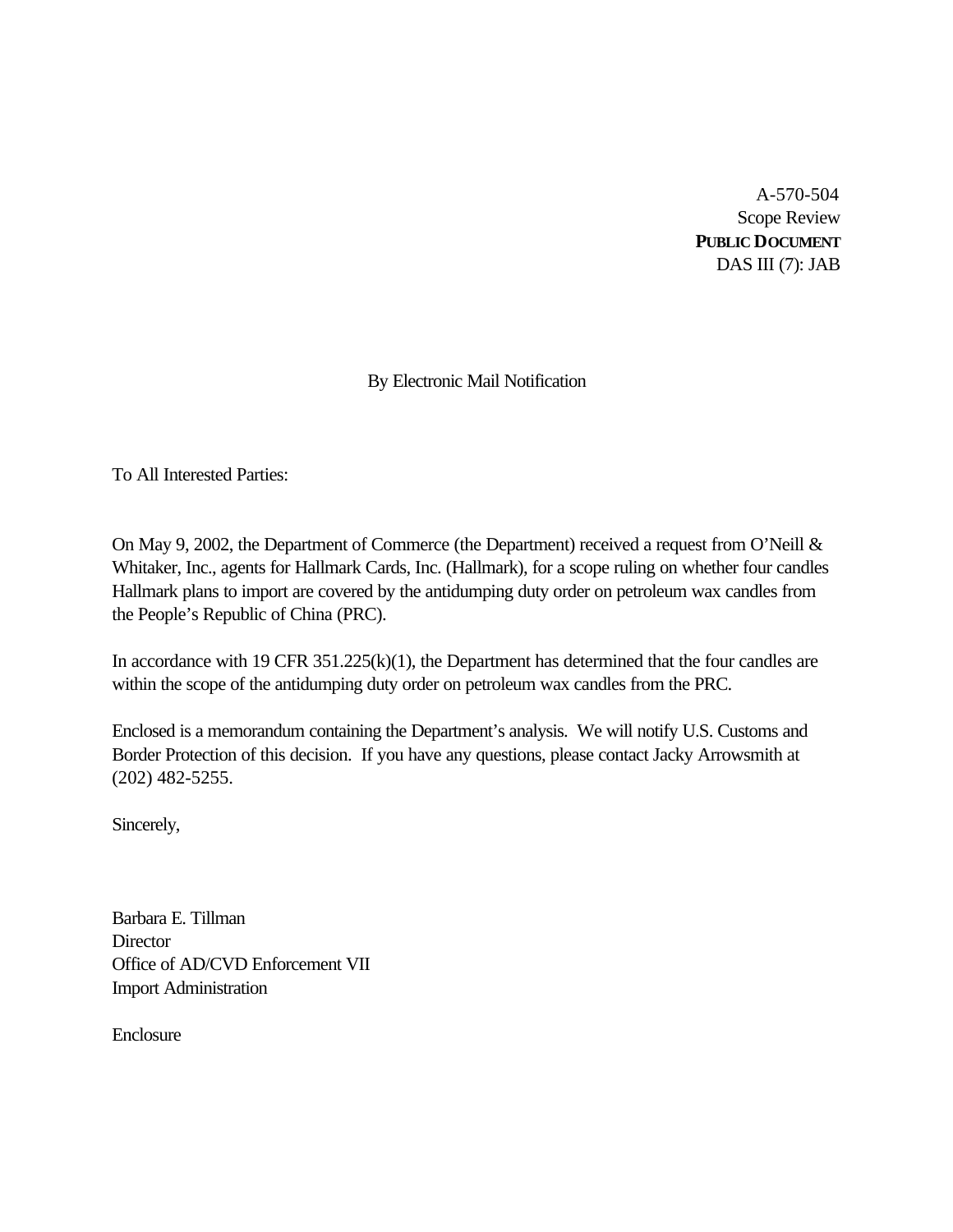A-570-504 Scope Review **PUBLIC DOCUMENT** DAS III (7):JAB

| <b>MEMORANDUM FOR:</b> | Joseph A. Spetrini<br><b>Deputy Assistant Secretary</b><br>for Import Administration, Group III                                                 |
|------------------------|-------------------------------------------------------------------------------------------------------------------------------------------------|
| FROM:                  | Barbara E. Tillman<br>Director<br>Office of AD/CVD Enforcement VII                                                                              |
| <b>SUBJECT:</b>        | Final Scope Ruling; Antidumping Duty Order on Petroleum Wax<br>Candles From the People's Republic of China (A-570-504); Hallmark<br>Cards, Inc. |

## **Summary**

On May 9, 2002, the Department of Commerce (the Department) received a request from O'Neill & Whitaker, Inc., agents for Hallmark Cards, Inc. (Hallmark), for a scope ruling on four of Hallmark's candles to determine whether they are covered by the antidumping duty order on petroleum wax candles from the People's Republic of China (PRC). Antidumping Duty Order: Petroleum Wax Candles from the People's Republic of China, 51 FR 30686 (August 28, 1986) (Order). In accordance with 19 CFR 351.225(k)(1), we recommend that the Department determine that all four of the candles fall within the scope of the Order.

## **Background**

On May 9, 2002, the Department received a letter from O'Neill & Whitaker, Inc., on behalf of Hallmark, requesting a scope ruling on four of Hallmark's candles. On June 28, 2002, the petitioner in this proceeding, the National Candle Association (NCA), submitted comments in response to Hallmark's request.

#### **Hallmark's Scope Request**

Hallmark states that the candles subject to this inquiry consist of four styles of floating candles intended for decorative use: a "dark green leaf with red berries," a "red maple leaf," a "blue 6 point star," and a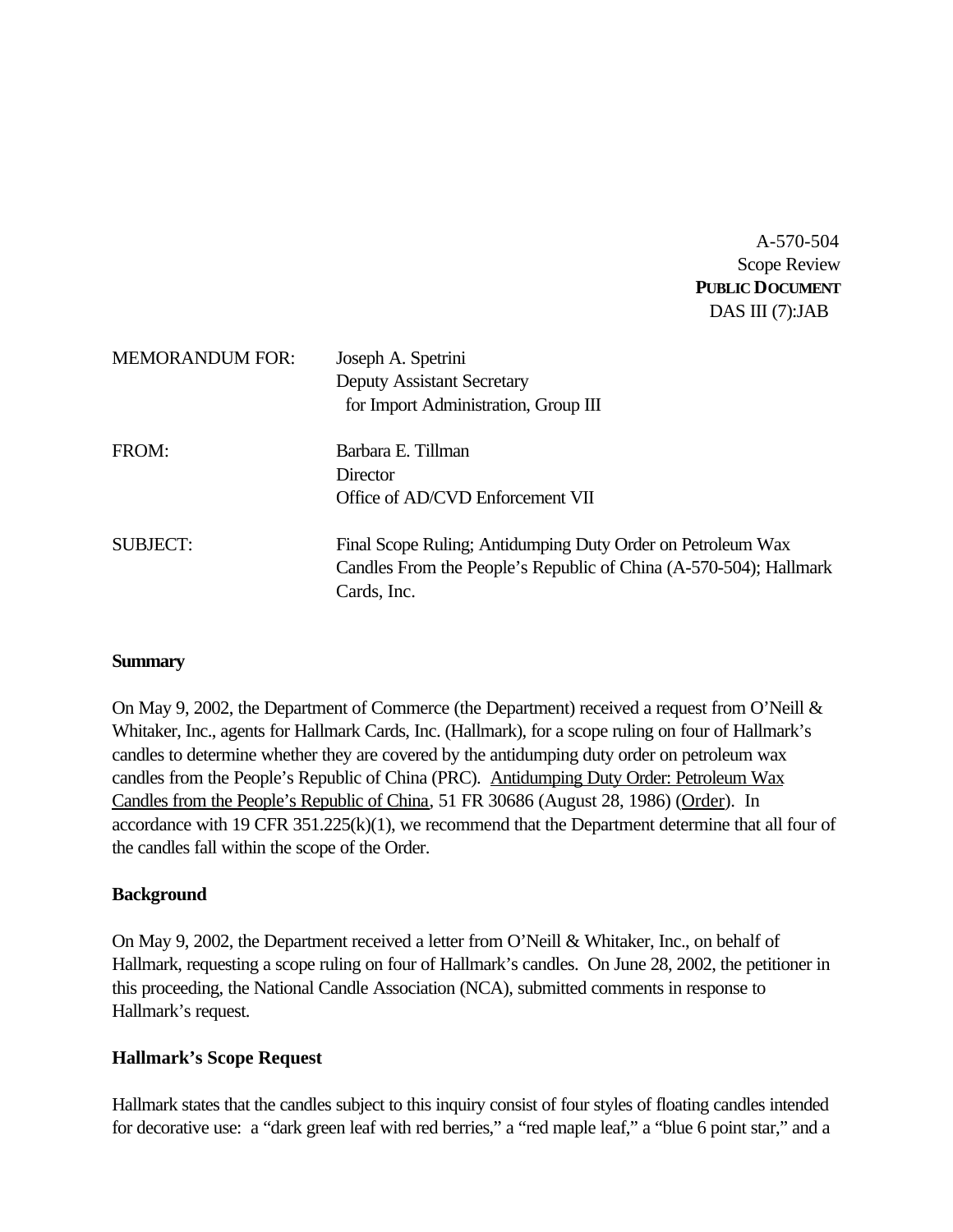"white dome." It notes that the candles are made from 100 percent petroleum-based wax and have fiber core wicks. Hallmark argues that both the "dark green leaf" and the "red maple leaf" candles are approximately twice as wide as they are tall, and that the sides on both slant outward from bottom to top. Thus, Hallmark states that these candles are not properly described as pillars or any of the other shapes listed in the Order and, therefore, are not included in the Order. According to Hallmark, the dark "blue 6 point star" candle is wider than it is tall and has sides which slant outward from bottom to top. Hallmark argues that this candle is in the shape of an identifiable object and, thus, is excluded from the Order. With regards to the "white dome" candle, Hallmark states that it is spherical in shape and is not one of the shapes specified in the scope of the Order. Hallmark submitted a sample of each candle with its request.

#### **The National Candle Association's Comments**

In its comments, the NCA retraces the history of this antidumping duty order, including the import surges and resultant injury suffered by domestic manufacturers which prompted the original September 1985 antidumping petition. Petitioner contends that the antidumping statute and antidumping duty orders are remedial in nature and exceptions to them should be construed as narrowly as possible to preserve the efficacy of the Order. In support of its assertion, petitioner cites a Court of International Trade decision, with regard to the novelty exception, that ". . . a candle must be specifically designed for use only in connection with a religious holiday or special event to fall within the novelty candle exception." See Russ Berrie & Co., Inc. v. United States, 57 F. Supp. 2d 1184, 1194 (CIT 1999) (Russ Berrie). Thus, petitioner argues that the Department narrowly limited the novelty candle exception to figurine candles, candles shaped in the form of identifiable objects, and candles specifically designed for use only in connection with the holiday season.

With regard to the "green leaf" and "maple leaf" candles, the NCA first notes that the candles are flat on the bottom and are too thick to depict the shape of a leaf. The NCA next argues that Hallmark cannot change a short pillar candle into an identifiable object by merely putting a molded or textured surface on it. Furthermore, to support its assertion, the NCA cites the  $Final Scope Ruling -$ </u> Antidumping Duty Order on Petroleum Wax Candles From the People's Republic of China (A-570-504); American Greetings Corp. (May 21, 2001) (American Greetings Ruling), where the Department concluded that molded decoration depicting multicolored flowers on a taper does not change a taper into an out-of-scope candle. Moreover, the NCA claims that the Department has also held that the addition of a pattern resembling variegated kernels of corn etched into the sides of a taper does not sufficiently alter the fundamental shape of the candle as a taper to make it a candle in the shape of an identifiable object. The NCA again refers to the American Greetings Ruling, where the Department said that "[t]he candle is still in the form of a taper, with or without the decorative etched design, distinguishing this produced from other identifiable object rulings in the past." Finally, the NCA argues that these candles are short, straight-sided pillars that fall within the scope of the Order and cannot be excluded.

In addition, the NCA claims that the "blue six-point star" candle is a short, straight-sided pillar which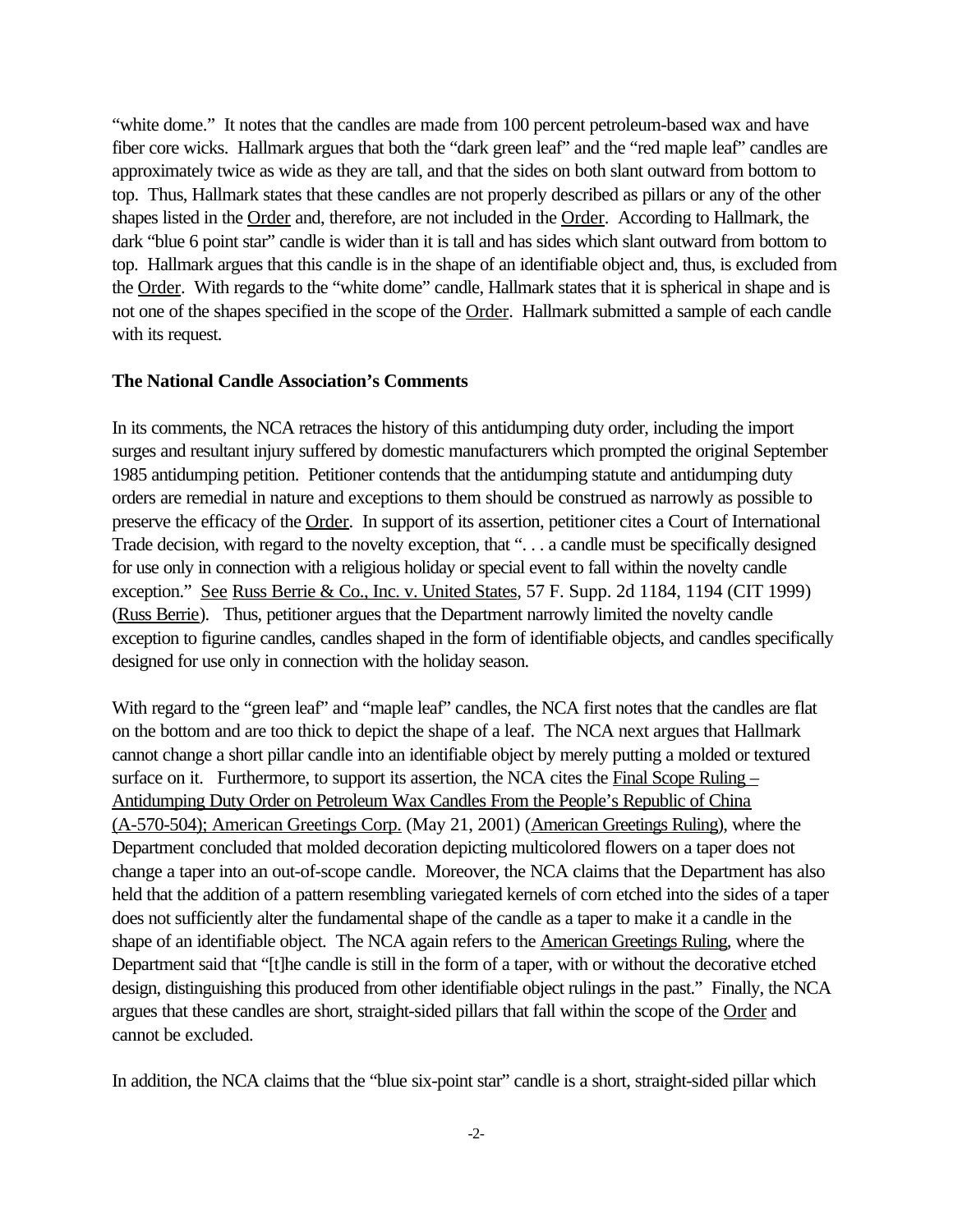cannot be discerned as a star when looking from all sides. The NCA cites Final Scope Ruling; Antidumping Duty Order on Petroleum Wax Candles From the People's Republic of China (A-570- 504); Barthco Trade Consultants, Inc. (April 30, 2001) in support of its argument. Therefore, the NCA maintains, the straight-sided pillar is not in the shape of an identifiable object and comes specifically within the scope of the Order and cannot be excluded.

Next, the NCA claims that the "white dome" candle is not in the shape of a sphere because it has a flat bottom that can be viewed from all sides. The NCA cites Final Scope Ruling; Antidumping Duty Order on Petroleum Wax Candles From the People's Republic of China (A-570-504); Avon Products, Inc. (April 8, 2002) (Avon Products 2002 Ruling) in support of its argument. Therefore, the NCA contends, this candle is a short, round candle specifically covered by the Order and cannot be excluded.

The NCA notes that Hallmark's candles compete in the same channels of trade as the candles subject to the Order, and that their sale without the antidumping duty will severely injure the U.S. candle producers. The NCA further notes what it characterizes as the long-standing efforts of candle importers to "expand the 'novelty candle' loophole in the Order through a continuing stream of scope requests, causing the Order on PRC candles to be subjected to over seventy Final Scope Rulings and many more requests." Petitioner maintains that the success of the scope requests in eroding the Order has resulted in geometric increases in the volume of PRC candles coming into the United States. Petitioner concludes by stating that Hallmark is now asking the Department to narrow the scope of the Order so that it excludes everyday candles, claiming that they are novelty candles, and that the Department does not have such legal authority.

## **Legal Framework**

The regulations governing the Department's antidumping scope determinations are found at 19 CFR 351.225(2002). On matters concerning the scope of an antidumping duty order, the Department first examines the descriptions of the merchandise contained in the petition, the initial investigation, and the determinations of the Secretary (including prior scope determinations) and the International Trade Commission (the Commission). This determination may take place with or without a formal inquiry. If the Department determines that these descriptions are dispositive of the matter, the Department will issue a final scope ruling as to whether or not the subject merchandise is covered by the order. See 19 CFR 351.225(d).

Conversely, where the descriptions of the merchandise are *not* dispositive, the Department will consider the five additional factors set forth at  $19 \text{ CFR } 351.225 \times (k)(2)$ . These criteria are: I) the physical characteristics of the merchandise; ii) the expectations of the ultimate purchasers; iii) the ultimate use of the product; iv) the channels of trade in which the product is sold; and v) the manner in which the product is advertised and displayed. The determination as to which analytical framework is most appropriate in any given scope inquiry is made on a case-by-case basis after consideration of all evidence before the Department.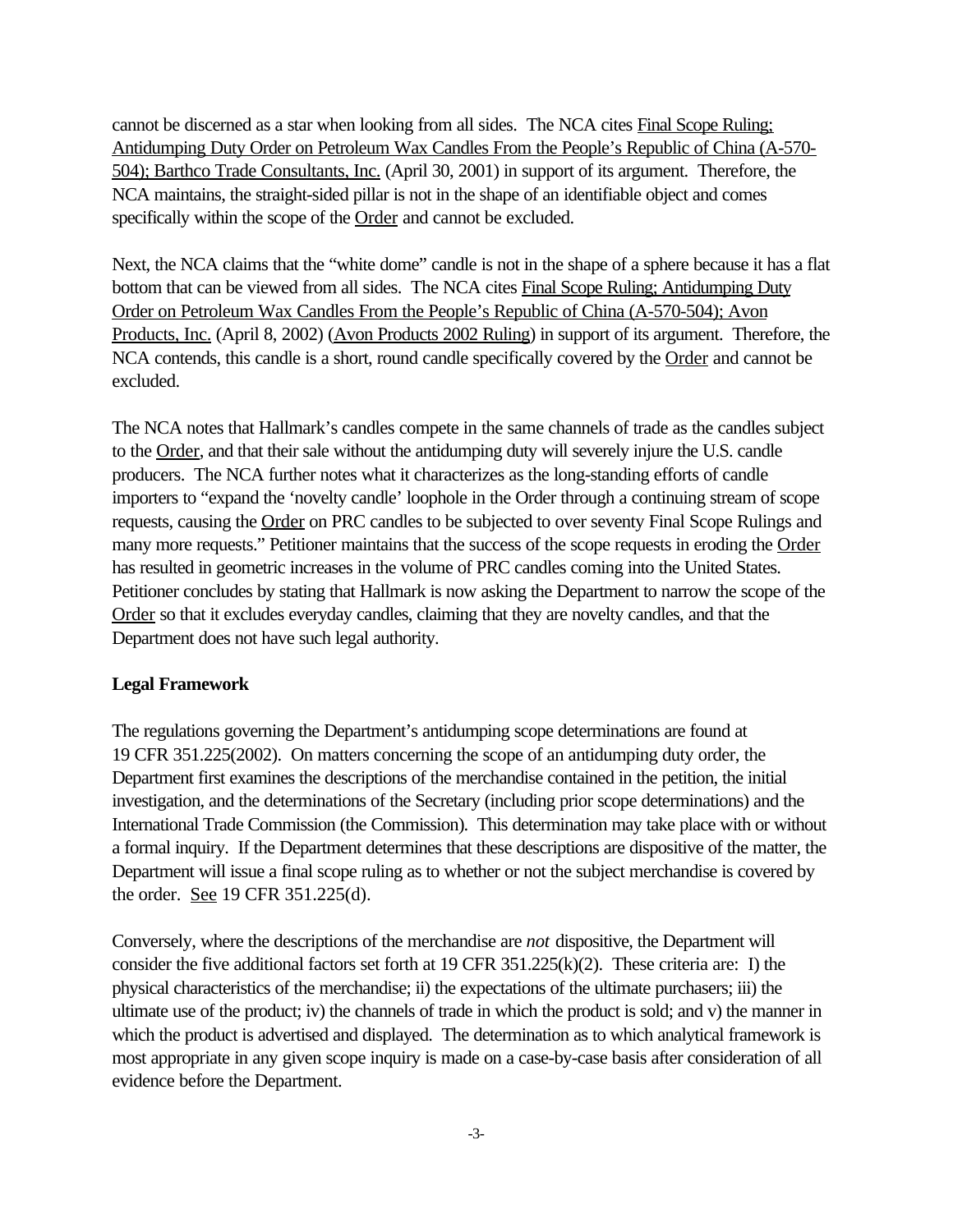In the instant case, the Department has evaluated Hallmark's requests in accordance with 19 CFR 351.225(k)(1) and the Department finds that the descriptions of the products contained in the petition, the initial investigation, and the determinations of the Secretary (including prior scope determinations) and the Commission are, in fact, dispositive with respect to Hallmark's four candle types. Therefore, the Department finds it unnecessary to consider the additional factors in 19 CFR 351.225(k)(2).

Documents and parts thereof from the underlying investigation deemed relevant by the Department to this scope ruling were made part of the record of this determination and are referenced herein. Documents that were not presented to the Department, or placed by it on the record, do not constitute part of the administrative record for this scope determination.

In its petition of September 4, 1985 the National Candle Association requested that the investigation cover:

[c]andles [which] are made from petroleum wax and contain fiber or paper-cored wicks. They are sold in the following shapes: tapers, spirals, and straight-sided dinner candles; rounds, columns, pillars; votives; and various wax-filled containers. These candles may be scented or unscented ... and are generally used by retail consumers in the home or yard for decorative or lighting purposes.

See Antidumping Petition (September 4, 1985) at 7.

The Department defined the scope of the investigation in its notice of initiation. This scope language carried forward without change through the preliminary and final determinations of sales at less than fair value and the eventual antidumping duty order:

[c]ertain scented or unscented petroleum wax candles made from petroleum wax and having fiber or paper-cored wicks. They are sold in the following shapes: tapers, spirals, and straight-sided dinner candles; rounds, columns, pillars, votives; and various wax-filled containers.

See Petroleum Wax Candles from the People's Republic of China: Initiation of Antidumping Duty Investigation, 50 FR 39743 (September 30, 1985); Petroleum Wax Candles from the People's Republic of China: Preliminary Determination of Sales at Less Than Fair Value, 51 FR 6016 (February 19, 1986); Petroleum Wax Candles from the People's Republic of China: Final Determination of Sales at Less Than Fair Value, 51 FR 25085 (July 10, 1986) (Final Determination); and Order.

The Commission adopted a similar definition of the "like product" subject to its determinations, noting that the investigations did not include "birthday, birthday numeral and figurine type candles." See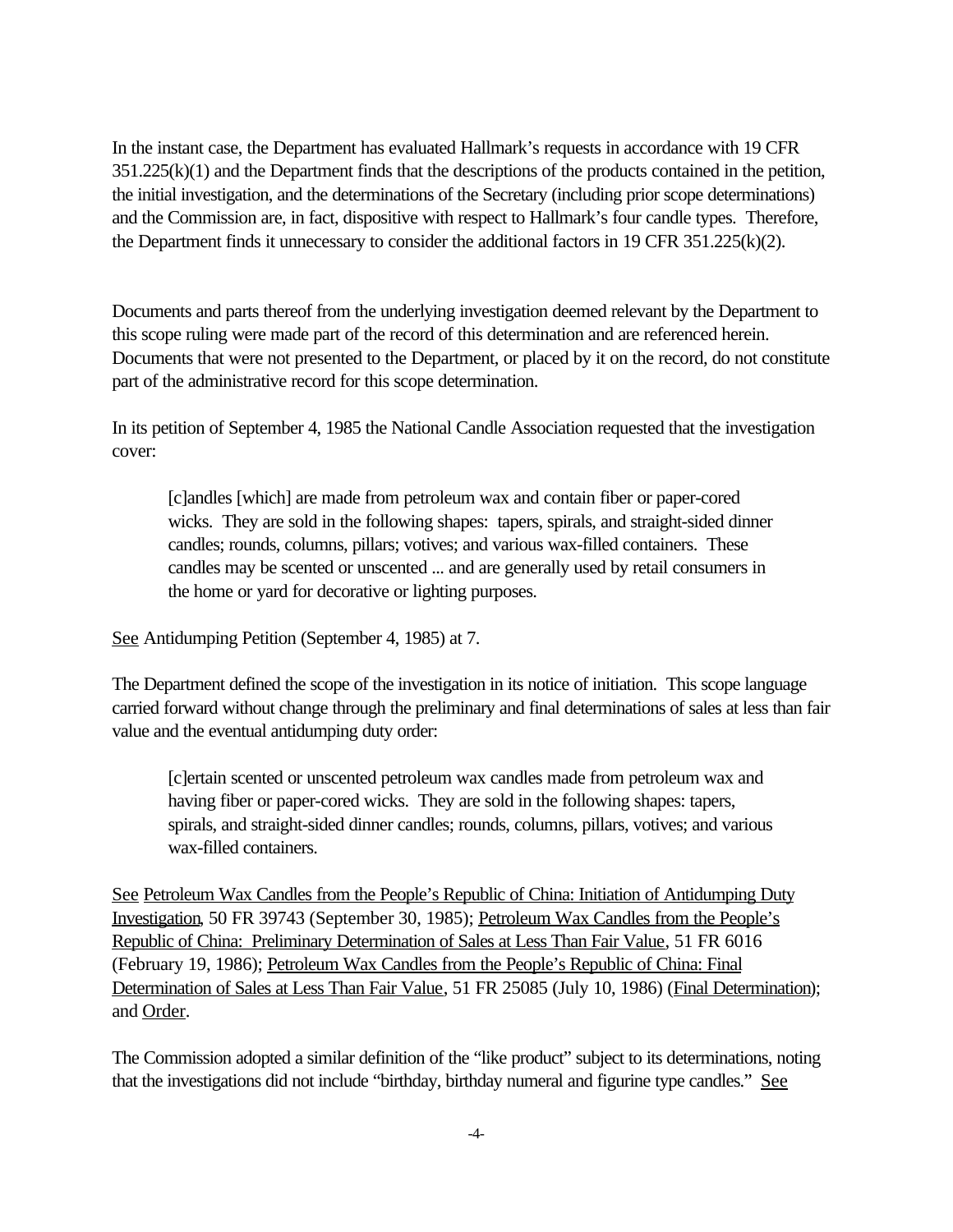Determinations of the Commission (Final), USITC Publication 1888, August 1986, at 4, note 5, and A-2 (Commission Determination). The Commission stated that ". . . we determine that the domestic like product shall consist only of petroleum wax candles." See Commission Determination, at 9. In its discussion of like product, the Commission also stated:

Petroleum wax candles are those composed of over 50 percent petroleum wax, and may contain other waxes in varying amounts, depending on the size and shape of the candle, to enhance the melt-point, viscosity, and burning power.

## See Commission Determination, at 4-5.

Also of relevance to the present scope inquiry is a notice issued to the United States Customs Service (now renamed U.S. Customs and Border Protection) (Customs) in connection with a July 1987 scope determination concerning an exception from the Order for novelty candles, which states:

The Department of Commerce has determined that certain novelty candles, such as Christmas novelty candles, are not within the scope of the antidumping duty order on petroleum-wax candles from the People's Republic of China (PRC). Christmas novelty candles are candles specially designed for use only in connection with the Christmas holiday season. This use is clearly indicated by Christmas scenes and symbols depicted in the candle design. Other novelty candles not within the scope of the order include candles having scenes or symbols of other occasions (*e.g.*, religious holidays or special events) depicted in their designs, figurine candles, and candles shaped in the form of identifiable objects (*e.g.*, animals or numerals).

See CIE –212/85, September 21, 1987; Letter from the Director, Office of Compliance, to Burditt, Bowles & Radzius, Ltd., July 13, 1987 (Customs Notice) (emphasis added).

When determining whether or not a particular product claimed as a novelty candle is within the scope of the antidumping duty order, the Department's first line of inquiry is whether the shape of the candle falls within those shapes listed by the inclusive language of the Order's scope, *i.e.*, "tapers, spirals, and straight-sided dinner candles; rounds, columns, pillars, votives; and various wax-filled containers." If a candle falls within one of the above delineated shapes, it will be determined to be within the Order's scope. Candles of a shape not listed by the inclusive language of the Order's scope will then be evaluated to determine whether they are "scented or unscented petroleum wax candles made from petroleum wax and having fiber or paper-cored wicks."

In November 2001, the Department changed its practice on the issue of candle shapes. See Final Scope Ruling – Antidumping Duty Order on Petroleum Wax Candles From the People's Republic of China (A-570-504); JCPenney (November 9, 2001) (JCPenney Ruling). In this ruling, the Department reviewed the text of the scope of the Order, beginning with the text of the first sentence of the scope which covers "[c]ertain scented or unscented petroleum wax candles made from petroleum wax and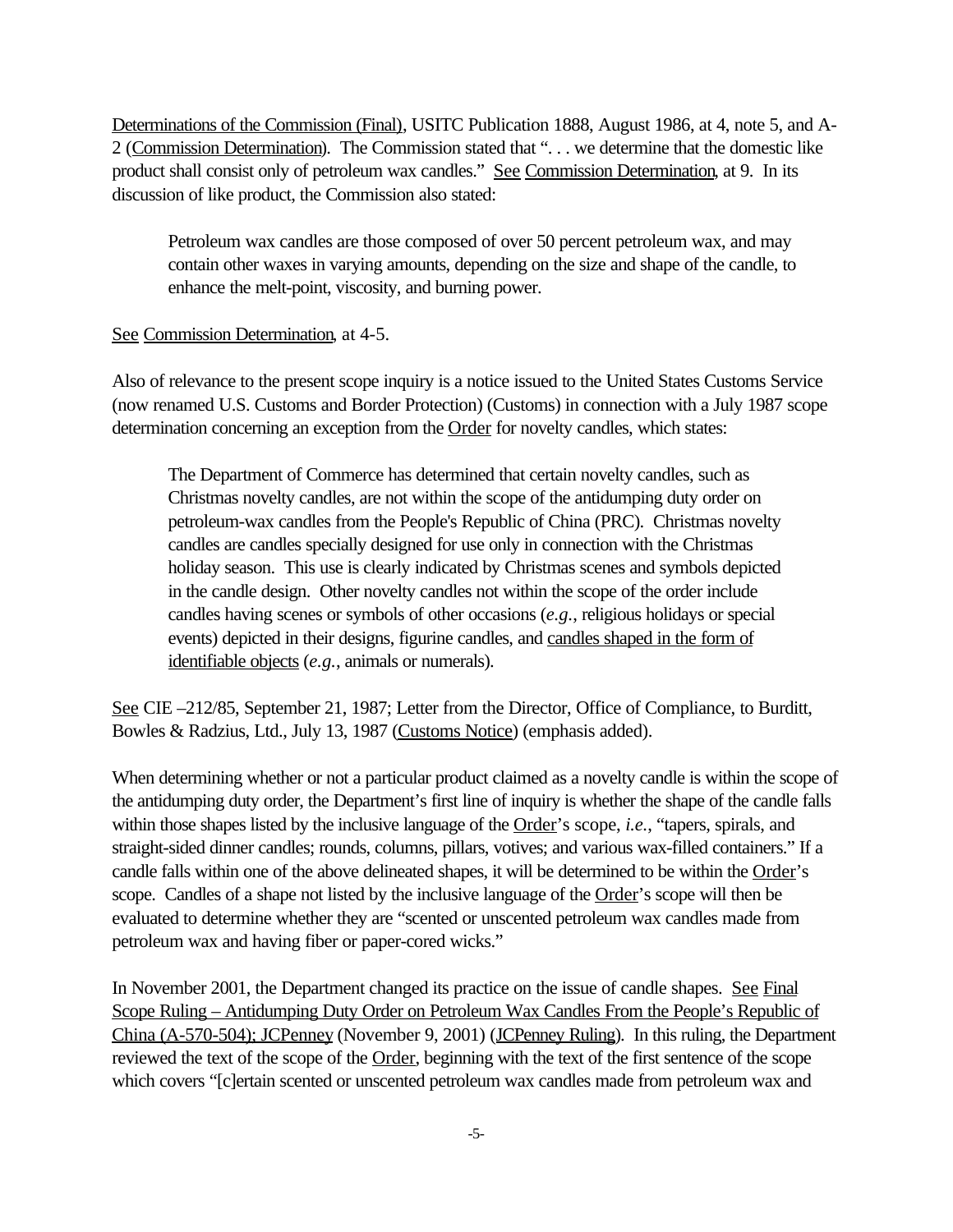having fiber or paper-cored wicks." See Order. The text following this broad, inclusive sentence provides a list of shapes; this list is not modified by any express words of exclusivity. The result of our prior practice of not including within the scope of the Order candles of a shape other than those specifically listed in the Order was inconsistent with the fact that the candles were "scented or unscented petroleum wax candles made from petroleum wax and having fiber or paper-cored wicks."<sup>1</sup> In JCPenney Ruling, the Department determined to revise this practice because such practice had the effect of narrowing the broad coverage of the first sentence of the Order's scope. The list of shapes in the second sentence of the Order's scope does not provide a textual basis for such a narrowing of the coverage of the first sentence of the Order's scope. Accordingly, to give full effect to the first sentence of the inclusive language of the scope, the Department now will normally evaluate whether candles of a shape not listed by the inclusive language of the Order's scope are scented or unscented petroleum wax candles made from petroleum wax and having fiber or paper-cored wicks.

This approach of evaluating such candles in light of the entire text of the Order's scope is in keeping with the <u>Duferco Steel</u> decision of the CIT, noting that a better approach in scope rulings is to avoid subjective issues of intent and, instead, look to the petition's language to determine whether the class or kind of merchandise at issue was expressly included. See Duferco Steel, Inc. v. United States, 146 F. Supp. 2d 913 (CIT 2001) (Duferco Steel). Such an approach is a departure from past CIT precedent that required Commerce to give ample deference to the domestic industries' intent when examining a petition's description of the subject merchandise. See, e.g., Torrington Co. v. United States, 995 F. Supp. 117, 121 (CIT 1998).

Although the specific scope decision in Duferco Steel has been overturned by the United States Court of Appeals of the Federal Circuit (CAFC) in Duferco Steel, Inc. v. United States, 296 F.3d 1087 (Fed. Cir. 2002) (Duferco Steel II), we do not believe that the Court's decision undermines the Department's decision in JCPenney Ruling. The plain language of the scope of the Order clearly states "[c]ertain scented or unscented petroleum wax candles made from petroleum wax and having fiber or paper-cored wicks . . . sold in the following shapes: tapers, spirals, and straight-sided dinner candles; rounds, columns, pillars, votives; and various wax-filled containers" are included within the scope of the Order. Thus, the Order offers a descriptive list of the shapes of candles included within the Order, but, as the courts have recognized, there is no requirement that every single product covered must be identified in the scope. More specifically, the CAFC has stated that "the petitions that led to the issuance of the order did not need to specifically identify the [product] in order to cover [it]; our precedent, to say nothing of the regulations, makes clear that neither a petition nor an antidumping or

<sup>&</sup>lt;sup>1</sup> See, e.g., Final Scope Ruling - Antidumping Duty Order on Petroleum Wax Candles From the People's Republic of China (A-570-504); Endar Corp. (January 11, 2000) (Endar) ("dragonfly" candle, in the shape of a rough-hewn stone with a dragon fly carved on top, not within scope because it is of a shape not listed by the scope), and Final Scope Ruling – Antidumping Duty Order on Petroleum Wax Candles From the People's Republic of China (A-570-504); American Drug Stores, Inc. (March 16, 1998) (sphere or ball shaped candle not within scope because it is a shape not listed by the scope).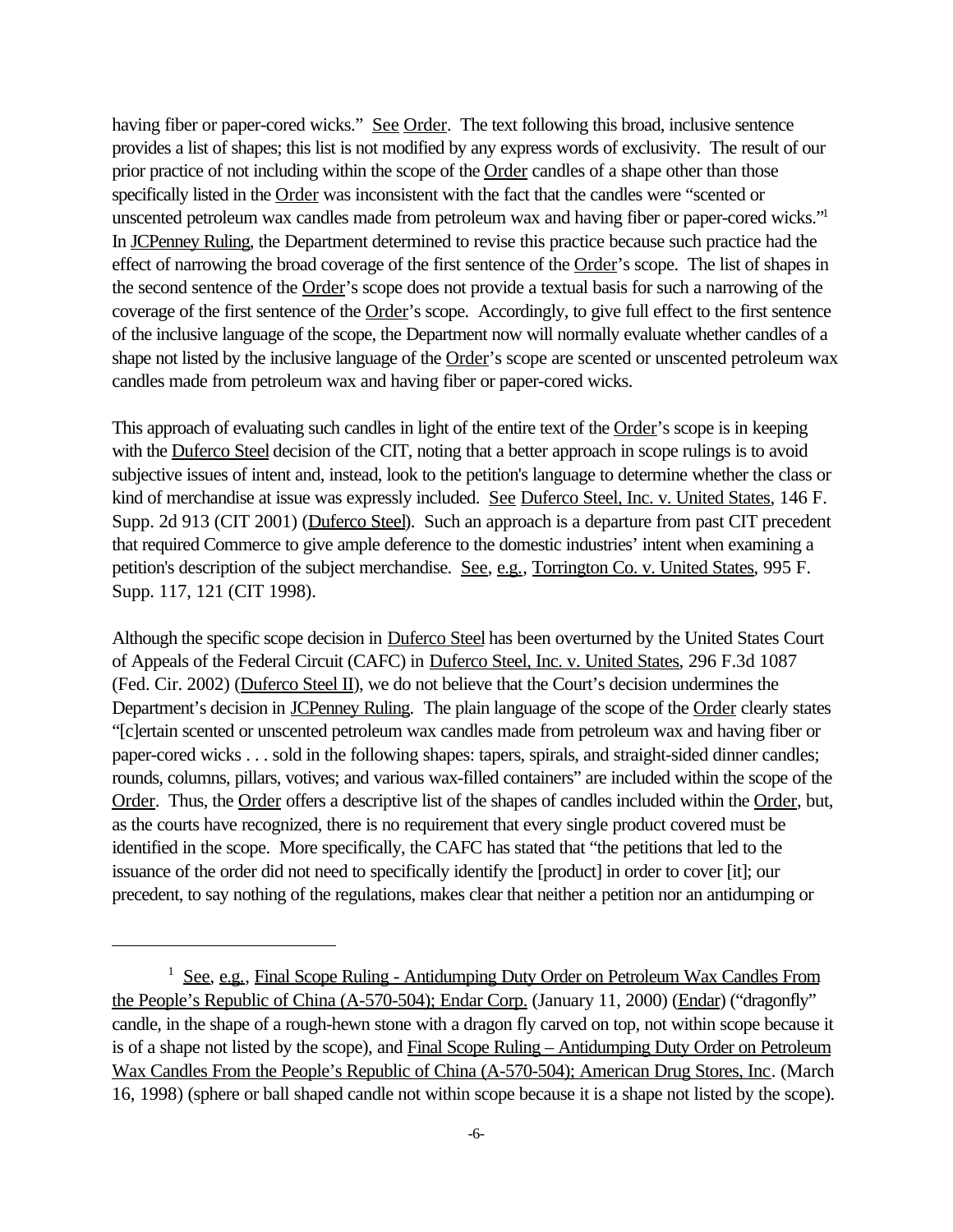countervailing duty order requires that level of specificity."<sup>2</sup> The CAFC further stated "[a]s a matter of law, a petition need not list the entire universe of products . . . in order [for the petition] to cover those products."<sup>3</sup> Thus, as applied to this Order, there is no requirement, nor is it possible, for all the shapes of candles to be listed.<sup>4</sup> In fact, if the list were exhaustive, there would have been no need for the Department to render a decision on novelty candles or any other candle that was not explicitly listed as a shape in the scope of the Order. However, the Department did issue the novelty candle exception, which offered a narrowly-construed exception and left all other petroleum wax candles from the PRC covered by the Order.

If the Department determines that the candle is made from petroleum wax and has a fiber or papercored wick, but the candle possesses characteristics set out in the Customs Notice, it will fall outside the scope of the Order. For a candle to qualify for this exception, the characteristic which is claimed to render it a novelty candle (i.e., the shape of an identifiable object or a holiday-specific design) should be easily recognizable in order for the candle to merit not being included within the scope of the Order. Specifically, among other determining factors, the Department will examine whether the characteristic is identifiable from most angles and whether or not it is minimally decorative, e.g., small and/or singularly placed on the candle. If the identifiable object or holiday-specific design is not identifiable from most angles, or if the design or characteristic is minimally decorative, the Department may determine that the candle is included within the scope of the Order. See Final Scope Ruling – Antidumping Duty Order on Petroleum Wax Candles From the People's Republic of China (A-570-504); JCPenney Purchasing Corp. (May 21, 2001) (JCPenney Corp. Ruling); Final Scope Ruling – Antidumping Duty Order on Petroleum Wax Candles From the People's Republic of China (A-570-504); San Francisco Candle Co. (Feb. 12, 2001) (SFCC Ruling); San Francisco Candle Company, Inc. v. United States, 265 F. Supp. 2d 1374, 1379 (CIT 2003) (SFCC); and Endar. If a candle does not possess the characteristics set out in the July 1987 novelty candle exception, and it is a scented or unscented petroleum wax candle made from petroleum wax and having fiber or paper-cored wick, the Department will determine that the candle is within the scope of the Order.

## **Analysis**

With respect to the instant request, we find that for the reasons outlined below, that these four candles are within the scope of the Order.

 $3 \underline{\mathbf{Id}}$ .

<sup>2</sup> Novosteel SA v. United States, 284 F.3d 1261, 1264 (CIT 2002).

<sup>&</sup>lt;sup>4</sup> See Petroleum Wax Candles from China, USITC Pub. No. 3226 Investigation No. 731-TA-282 (Review) (August 1999) (USITC Pub. No. 3226), at 18 ("Candles come in a wide variety of shapes and sizes. Major U.S. candle manufacturers reportedly will offer 1,000 to 2,000 varieties of candles in their product lines").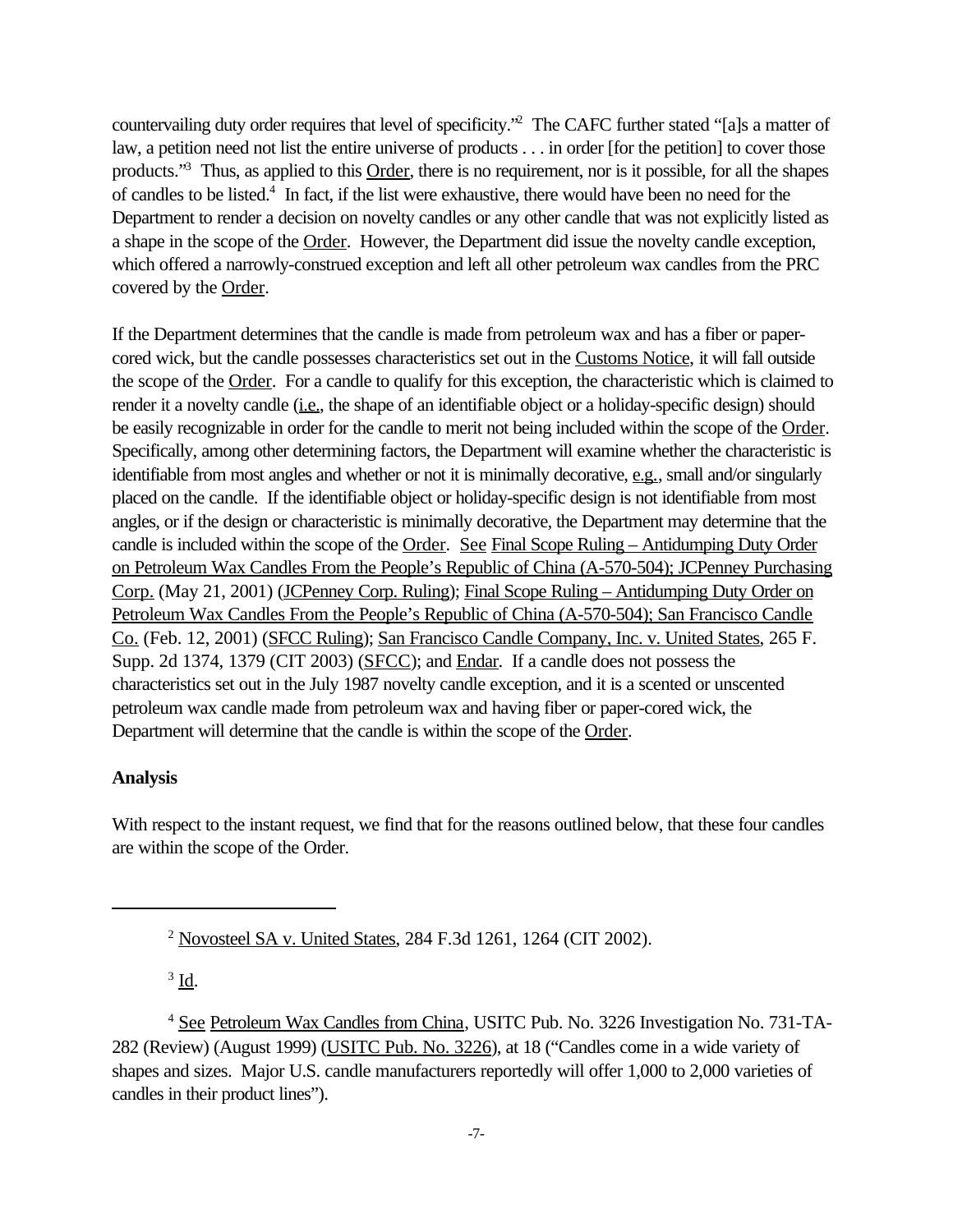## **"Dark Green Leaf with Red Berries" (Candle 1)**

Hallmark contends that the subject "dark green leaf with red berries" floating petroleum wax candle (2 inches in diameter and 1 inch in height), with a fiber core wick, is a novelty candle, for use as a decoration. Hallmark argues that the candle's sides are slanted outward from the bottom to the top. According to Hallmark, since the candle is approximately twice as wide as it is tall, it is not properly described as a pillar or any of the other shapes listed in the Order's scope. Thus, Hallmark, contends, this candle shape is not included in the Order.

We disagree with Hallmark's arguments. Pursuant to the Department's change in practice, stated in JCPenney Ruling, if a candle is not in a shape specifically listed in the Order's scope, it will not be automatically excluded from the scope of the Order. See JCPenney Ruling. Instead, the Department now will normally evaluate whether the candle is a scented or unscented petroleum wax candle made from petroleum wax and having fiber or paper-cored wick. See, e.g., Avon Products 2002 Ruling and Final Scope Ruling; Antidumping Duty Order on Petroleum Wax Candles From the People's Republic of China (A-570-504); Atico International, Inc. (November 1, 2002) (Atico 2002 Ruling). In the instant case, the "dark green leaf with red berries" candle is a petroleum wax candle with a fiber core wick. Therefore, we must evaluate whether the characteristics of this candle bring it outside of the scope of the Order pursuant to the novelty candle exception detailed in the Customs Notice.

Based on Hallmark's comments, we examined whether this candle is in the shape of an identifiable object. We find that this candle is not recognizable from a majority of angles as a "dark green leaf with red berries." See JCPenney Corp. Ruling (where JC Penney's "Autumn Leaf" candle was ruled to be outside of the scope because it was identifiable as a leaf from most angles, *i.e.*, when viewed from above, the sides and the bottom); <u>see also, SFCC</u>, 265 F. Supp. 2d at 1379-1382 The supposed leaf characteristics consist of etched lines on the top of the candle only and jagged edging but do not render the candle easily recognizable as a leaf. Furthermore, when viewing the candle from multiple side views, it is not readily discernible as a leaf. In addition, the four small red balls clustered on the top surface of the candle, and purported to resemble berries, do not contribute to the overall claimed effect of a "dark green leaf with red berries" in any marked way. Therefore, because this candle is not easily recognizable as a "dark green leaf with red berries" from most angles, it is not an identifiable object pursuant to the novelty candle exception and falls within the scope of the Order.

## **"Red Maple Leaf" (Candle 2)**

Hallmark contends that the subject "red maple leaf" floating petroleum wax candle (2 inches in diameter and .75 inch in height), with a fiber core wick, is a novelty candle, for use as a decoration. Hallmark argues that the candle's sides are slanted outward from the bottom to the top. According to Hallmark, since the candle is approximately twice as wide as it is tall, it is not properly described as a pillar or any of the other shapes listed in the Order's scope. Thus, Hallmark, contends, this candle shape is not included in the Order.

We disagree with Hallmark's arguments. Pursuant to the Department's change in practice, stated in JC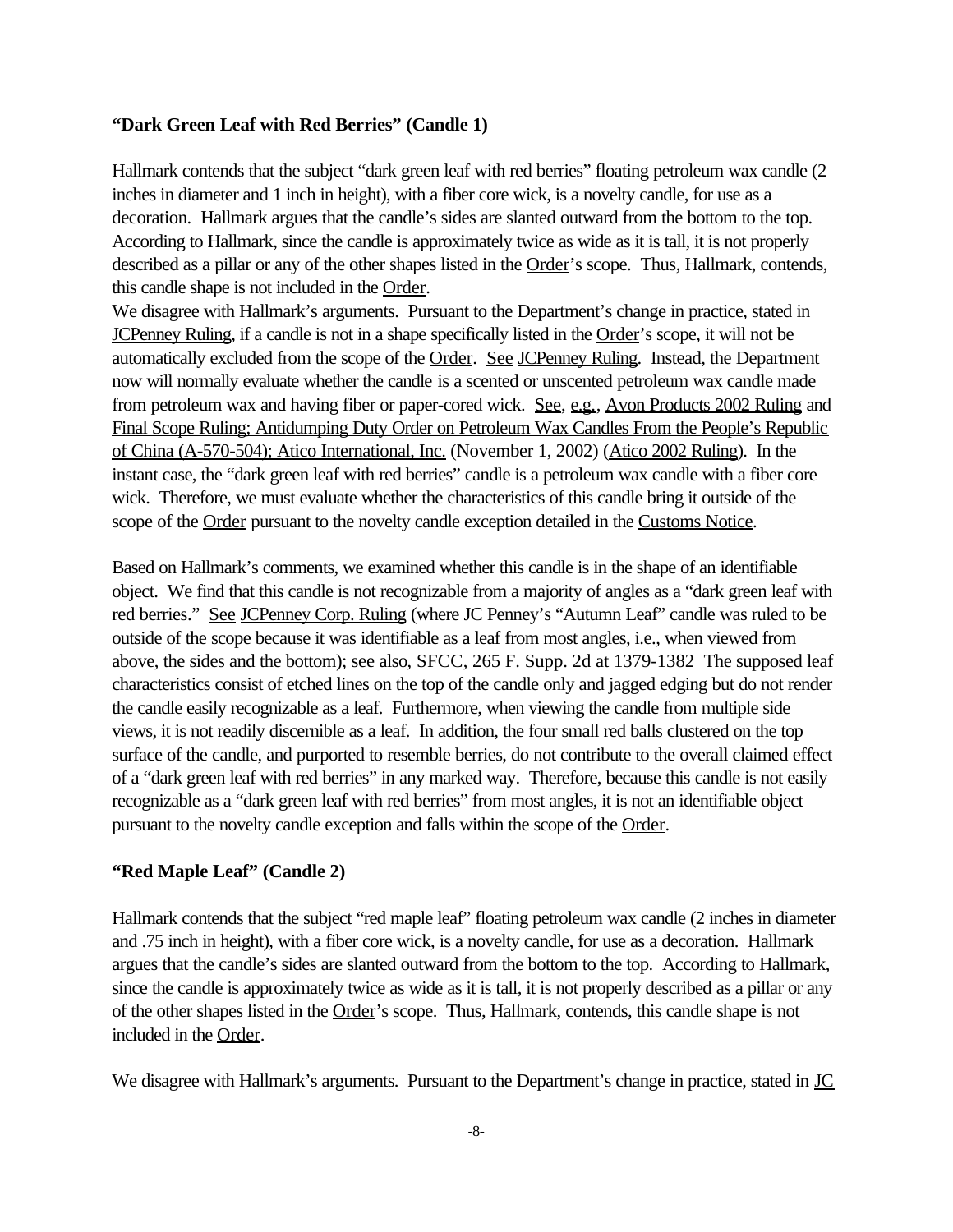Penney Ruling, if a candle is not in a shape specifically listed in the Order's scope, it will not be automatically excluded from the Order. See JCPenney Ruling. Instead, the Department now will normally evaluate whether the candle is a scented or unscented petroleum wax candle made from petroleum wax and having fiber or paper-cored wick. See, e.g., Avon Products 2002 Ruling and Atico 2002 Ruling. In the instant case, the "red maple leaf" candle is a petroleum wax candle with a fiber core wick. Therefore, we must evaluate whether the characteristics of this candle bring it outside of the scope of the Order pursuant to the novelty candle exception detailed in the Customs Notice.

Based on Hallmark's comments, we examined whether this candle is in the shape of an identifiable object. We find that this candle is not recognizable from a majority of angles as a "red maple leaf." See JCPenney Corp. Ruling (where JC Penney's "Autumn Leaf" candle was ruled to be outside of the scope because it was identifiable as a leaf from most angles, i.e., when viewed from above, the sides and the bottom); see also SFCC, 265 F. Supp. 2d at 1379-1382. The supposed leaf characteristics consist of etched lines on the top of the candle only and wavy edges but do not render the candle easily recognizable as a leaf. Furthermore, when viewing the candle from multiple side views, it is not readily discernible as a leaf. Therefore, because this candle is not easily recognizable as a "red maple leaf" from most angles, it is not an identifiable object pursuant to the novelty candle exception and falls within the scope of the Order.

#### **"Blue 6 Point Star" (Candle 3)**

Hallmark contends that the subject "blue 6 point star" floating petroleum wax candle (1.75 inches in diameter and 1 inch in height), with a fiber core wick, is a novelty candle, for use as a decoration. Hallmark further contends that the subject candle is shaped like an identifiable object–a star. We disagree and do not believe this candle is recognizable from a majority of angles as a star. The star characteristic is recognizable only from the top of the candle, but not when viewing it from the multiple side views. See JCPenney Corp. Ruling; see also, SFCC, 265 F. Supp. 2d at 1379-1382. Therefore, because this candle is not recognizable as a star from most angles, it cannot be considered a novelty candle. See Final Scope Ruling–Antidumping Duty Order on Petroleum Wax Candles From the People's Republic of China (A-570-504); Jo-Ann Stores, Inc. (January 29, 2002). Thus, this candle is not an identifiable object pursuant to the novelty candle exception and falls within the scope of the Order.

#### **"White Dome" (Candle 4)**

Hallmark contends that the subject "white dome" floating petroleum wax candle (1.75 inches in diameter and 1.25 inches in height), with a fiber core wick, is a novelty candle, for use as a decoration. Hallmark further contends that the subject candle is spherical in shape and is not in one of the shapes listed in the Order's scope. We disagree with Hallmark's arguments. First of all, pursuant to the Department's change in practice, stated in **JC Penney Ruling**, the Department now will normally evaluate whether candles of a shape not listed by the inclusive language of the Order's scope are scented or unscented petroleum wax candles made from petroleum wax and having fiber or paper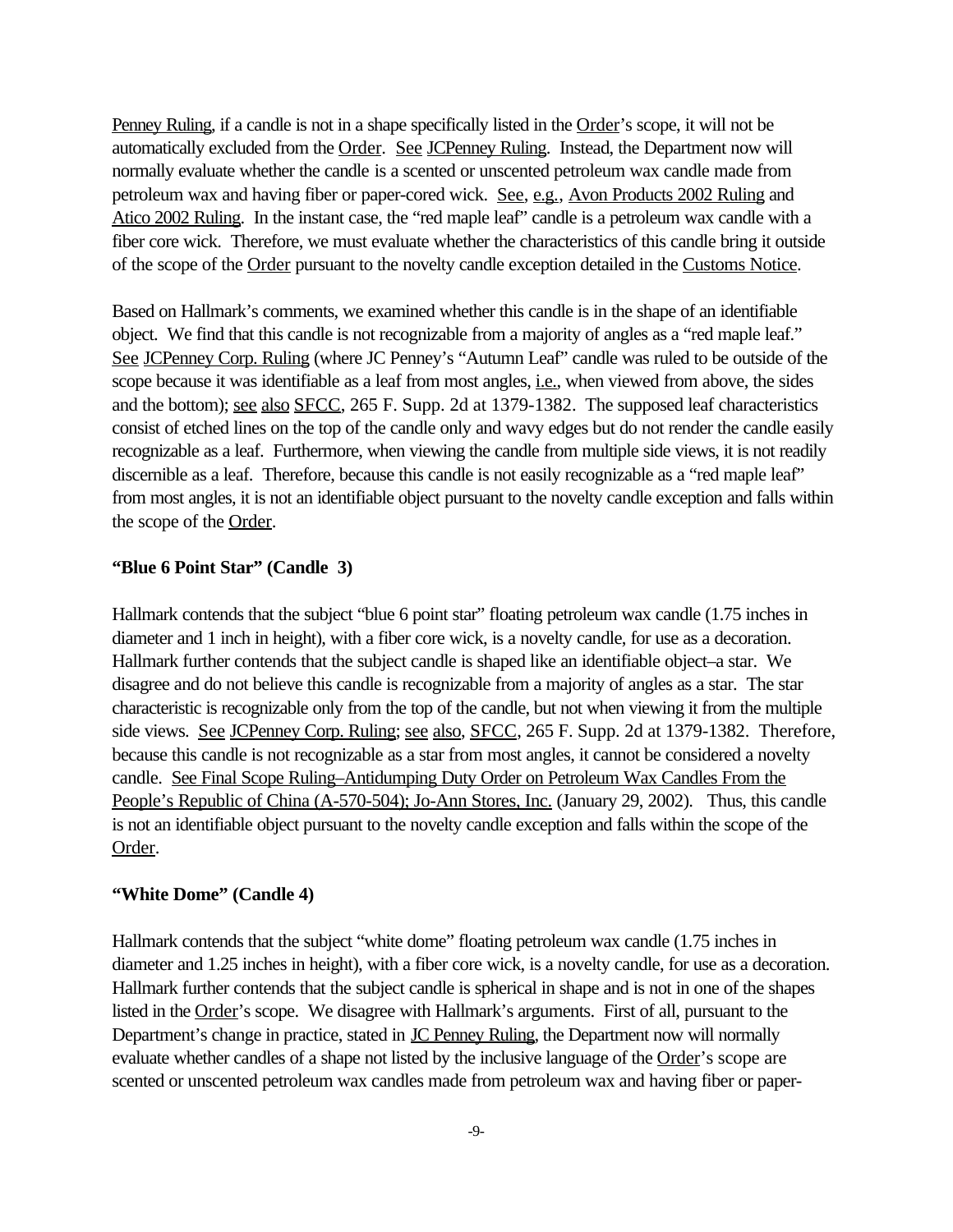cored wicks. See, e.g., Avon Products 2002 Ruling; see also, Atico 2002 Ruling. In this case, the "white dome" candle is a petroleum wax candle with a fiber core wick.

Secondly, this candle is flat on the bottom and not perfectly rounded like a sphere. Nevertheless, the Department has stated in the past that geometric shapes do not constitute specific identifiable objects in the way that more specifically-shaped material things do pursuant to the novelty candle exception. See Avon Products 2002 Ruling (where Avon's "Ball-Shaped Candle" was ruled to be within the scope); see also, Final Scope Ruling; Antidumping Duty Order on Petroleum Wax Candles From the People's Republic of China (A-570-504); Atico International, Inc. (April 8, 2002) (where Atico's "Floating Candle with Valentine Heart and Lip Design" was ruled to be within the scope); see also JCPenney Ruling (where JC Penney's "Floating Pink Rose Blossom" candle was ruled to be outside of the scope) and Final Scope Ruling; Antidumping Duty Order on Petroleum Wax Candles From the People's Republic of China (A-570-504); Avon Products, Inc. (July 11, 2001) (where Avon's "Pine Cone Candle" was ruled to be outside of the scope). Thus, even if the candle were fully rounded like a sphere, we still would not consider it to be in the shape of an identifiable object pursuant to the July 1987 novelty candle exception. Therefore, for these reasons, we find that this candle falls within the scope of the Order.

# **Summary**

Hallmark argues that its "dark green leaf with red berries," "red maple leaf," "blue 6 point star," and "white dome" candles should fall outside the scope of the **Order** either because they are not in shapes listed in the Order or are in the shape of an identifiable object. For the reasons discussed above, we disagree and find that these candles are within the scope of the Order. This conclusion is consistent with the scope of the petition, the initial investigation, and the determinations of the Secretary (including prior scope determinations) and the Commission.

# **Recommendation**

Based on the preceding analysis, we recommend that the Department find that the floating "dark green leaf with red berries," red maple leaf," "blue 6 point star," and the "white dome" candles are within the scope of the Order.

If you agree, we will send the attached letter to the interested parties, and will notify Customs of our determination.

Agree Disagree